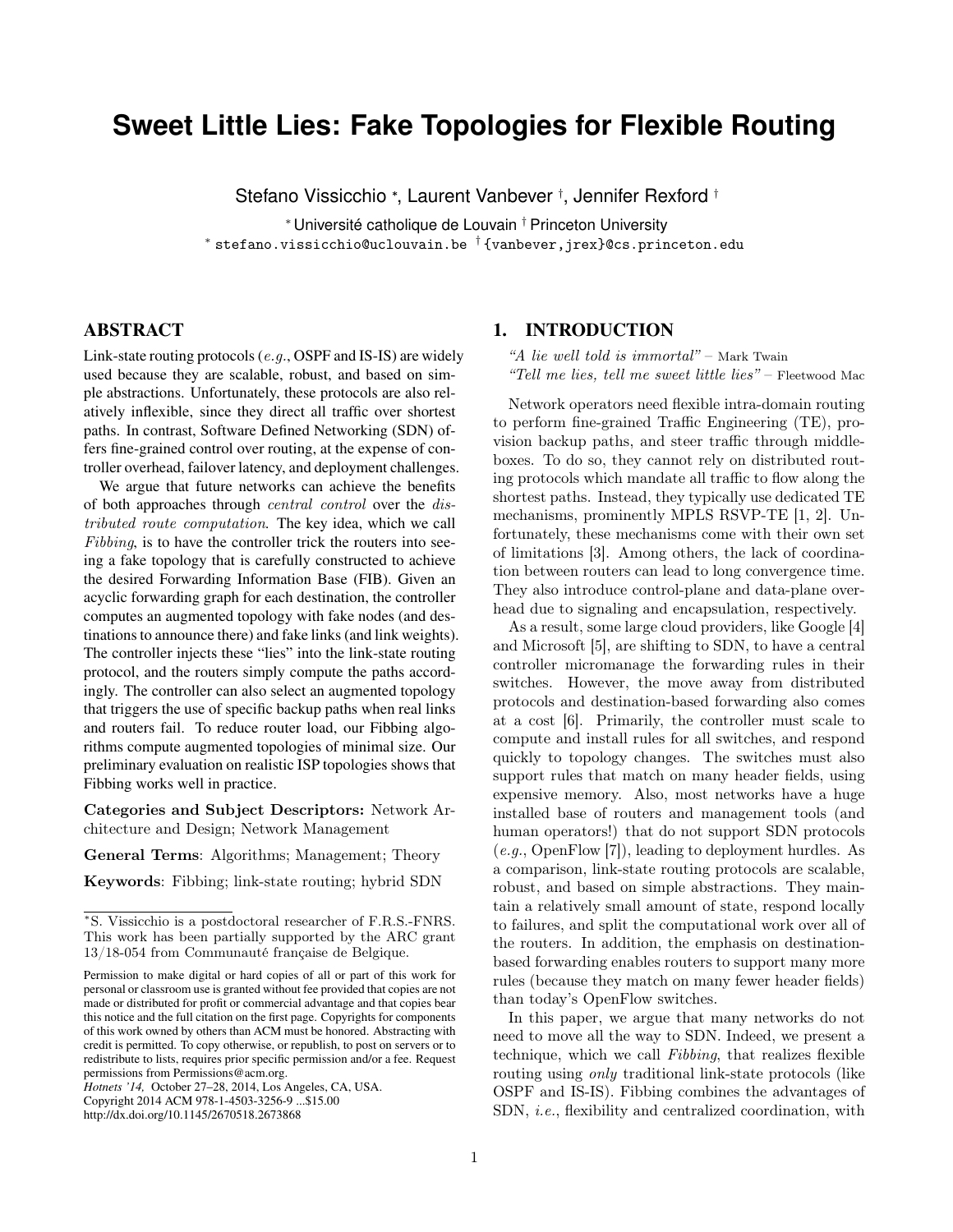the ones of distributed routing, using existing routers and protocols. Rather than installing low-level rules in the FIB, the controller coaxes the routers into computing the right paths—by presenting them with a carefully constructed topology. The routers simply run the "tried and true" link-state routing protocol to compute the forwarding decisions, not knowing that the topology they see includes fake nodes (with fake announcements of destination address blocks) and fake links (with fake weights). That is, the controller treats the routing protocol as a function from routing messages to forwarding paths (e.g., using Dijkstra's algorithm), and "inverts" the function. Given the target FIB entries on the routers  $(i.e., the output)$  and the routing protocol (i.e., the function), the controller automatically computes the routing messages (i.e., the input).

Fibbing differs from previous approaches that use routing protocols to program routers, most notably RCP [8, 9]. In the absence of APIs like OpenFlow, RCP uses BGP as a "poor man's" SDN protocol for the controller to install rules in the routers. As such, RCP must install a rule for each destination prefix on each router, and update these entries quickly in response to failures. In contrast, Fibbing leverages the routing protocol implementation on the routers. Doing so, it can adapt the forwarding behavior of many routers at once, while allowing them to converge on their own. That is, while the controller computes the routing input centrally, the routing *output* is still computed in a distributed fashion.

Faking the routing protocol is not a panacea. By relying on today's link-state protocols, Fibbing is limited to destination-based forwarding over loop-free paths. Nonetheless, it is powerful enough to support sophisticated network-management tasks, including fine-grained a) traffic steering; b) traffic engineering; c) load balancing; and d) fast failover. We believe that these enhanced capabilities are more than sufficient for many networks. Moreover, by offering a central controller with a highlevel interface for network operators, Fibbing can be a step in the incremental deployment of SDN, for networks that ultimately need even greater flexibility.

We make the following contributions:

Fibbing: Faking the link-state protocol is a simple and powerful way to make routing much more flexible (§2).

Expressiveness: Given a directed acyclic graph (DAG) for each destination prefix, Fibbing can always compute a corresponding augmented topology (§3).

Efficiency: To limit router overhead, Fibbing can compute a minimum augmented topology by solving an Integer Linear Program (ILP) (§4).

Experiments: Simulations of Fibbing on realistic topologies show that small augmented topologies are able to express multiple deviations from shortest paths (§5).

# 2. LYING TO LINK-STATE ROUTING

In this section, we describe how a Fibbing controller creates fake nodes, links, and destinations. We then present three examples that show how Fibbing performs traffic steering, backup routing, and load balancing. Those examples highlight how Fibbing overcomes intrinsic inflexibilities of traditional protocols (which hold even when weights are modified,  $e.g.,$  using [10]) to implement simple traffic engineering and middleboxing requirements in practical, realistic cases. We discuss potential problems created by failures in §4

### 2.1 Fibbing By Injecting Fake LSAs

In a link-state routing protocol, routers (i) flood linkstate advertisements (LSAs) to construct a shared view of the topology, (ii) compute shortest paths (as a sum of configurable link weights) for each destination prefix, and (iii) install forwarding entries that direct packets to the next hops in their paths. While routers may have vendor-specific configuration interfaces, they all follow the same protocol with standard formats for the LSAs.

Fibbing leverages the standard protocol to remotely control the behavior of the routers. A Fibbing controller forms protocol adjacencies with one or more routers, and inject well-crafted LSAs to (i) announce additional nodes and links, which we call fake nodes and fake links, respectively; (ii) set the fake weights, i.e., weights of fake links; and (iii) announce the reachability of destination prefixes (fake destinations) from fake nodes. We globally refer to a topology enriched with fake nodes, links, and destinations as an augmented topology. To avoid changing the configuration of the real routers, the augmented topology includes all of the real nodes, links, and destinations, as well as additional fake information.

The Fibbing controller can introduce LSAs that appear to come from fake nodes and links. Many routing protocols, including OSPF, allow the router originating a message to differ from the router described in the message. In fact, this feature can be a security vulnerability, since a compromised router could intentionally introduce LSAs on behalf of other routers to pollute their routing tables [11]. In practice, we want the data traffic to flow through the real routers, not the fake nodes forged by the controller. In OSPF, a Fibbing controller can direct traffic to a real router  $r$  instead of a fake node f by specifying an IP address of f as the "forwarding address"  $[12]$  in the LSAs propagated by f.

## 2.2 Examples of Good Fibbing

The Fibbing controller presents an augmented topology to the routers to modify the shortest paths they compute. We now show simple examples where small "lies" can attract and detour traffic on a per-destination basis, for better traffic steering, backup routes, and load balancing. Our examples draw on the network in Fig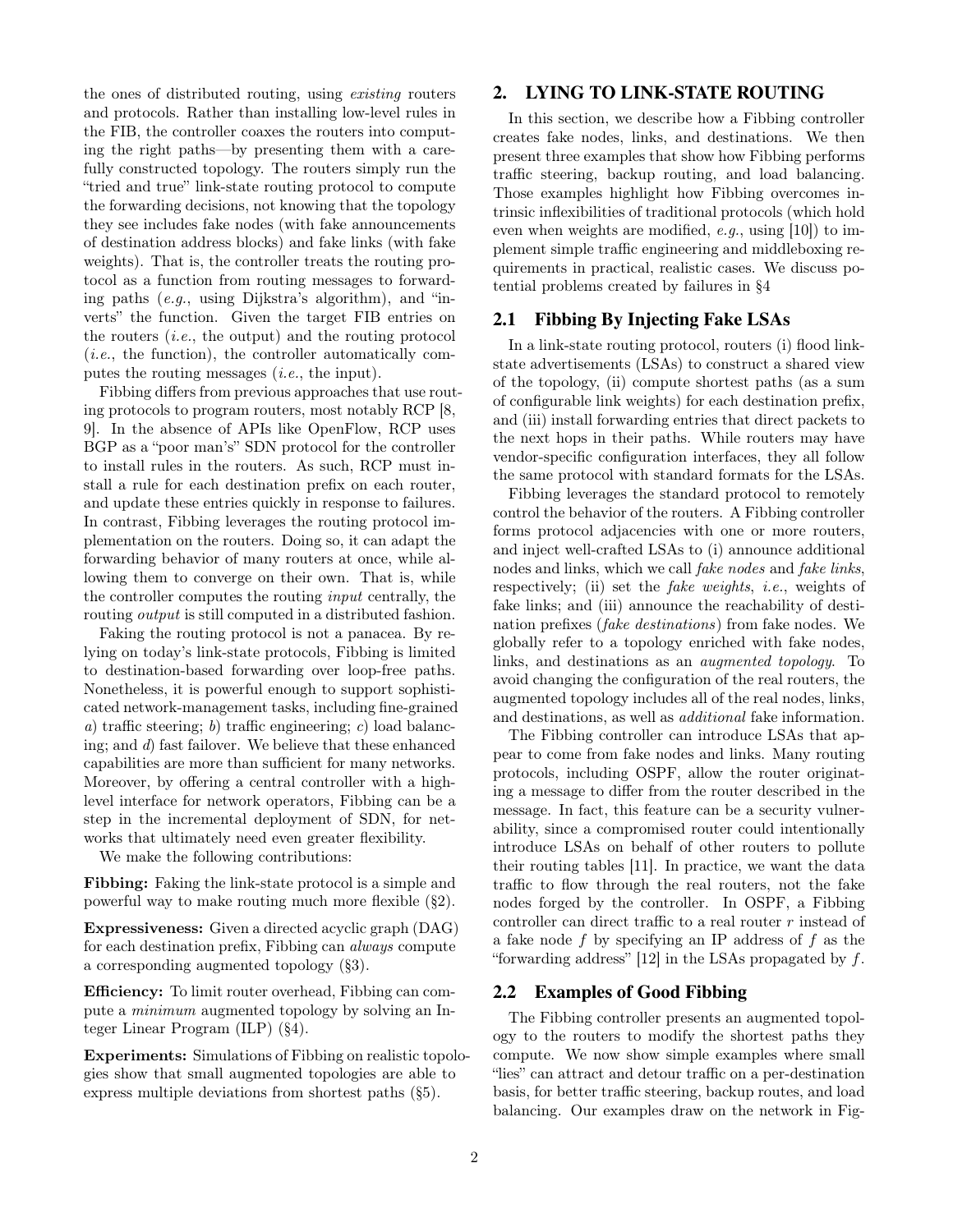ure 1 where a source s connected to A exchanges data with two destinations  $d_1$  and  $d_2$  connected to F and G, respectively. All of the links have the same capacity.



Figure 1: "Fishy" network, with shortest-path routing.

#### *2.2.1 Traffic Steering Through Middleboxes*

Per-destination traffic steering can be used to direct traffic selectively through middleboxes [13]. As an illustration, assume that a DDoS attack on  $d_1$  congests the path  $(A, D, E, F)$ . To address this issue, the operator wants to redirect traffic to  $d_1$  via B, where (say) a DPI box is located, without impacting the traffic destined to  $d_2$  (Figure 2a). However, this simple requirement is impossible to achieve in a traditional link-state protocol. Indeed, shortest-path routing forces all packets from A to both  $d_1$  and  $d_2$  to follow the same path to node E.



Figure 2: Fibbing can steer traffic destined to  $d_1$  away from the shortest path (via  $D$ ) to  $B$ .

Figure 2b shows how Fibbing achieves the desired forwarding behavior. A fake node  $v_1$  is connected to A and  $B$  with a weight of 1 to  $A$  and of 9 to  $B$ . Also,  $v_1$  advertises that it can reach  $d_1$  directly. Since the shortest path to  $v_1$  is shorter than the one to  $F$ ,  $A$ starts to use  $v_1$  for  $d_1$ . Since  $v_1$  is a fake node, packets actually flow through  $B$ . Since  $A$  is the only router to change its forwarding path due to the introduction of  $v_1$ , we can enforce the requirement in Figure 2a.

#### *2.2.2 Provisioning of Efficient Backup Paths*

Fibbing can provision backup paths, to prevent network congestion after link and node failures. As an illustration, assume that the path  $(A, D, E)$  has significantly more bandwidth than paths  $(A, B, E)$  and  $(A, C, E)$ . Upon the failure of link  $(A, D)$ , link  $(D, E)$ , or node D, the operator would like to split the traffic directed to  $d_1$  and  $d_2$  over the two remaining disjoint paths, to increase network utilization (see Figure 3a).



Figure 3: Fibbing can provision backup paths on a perdestination basis. Upon the failure of link  $(A, D)$  or  $(D, E)$ , traffic destined to  $d_1$  traverses node B, whereas traffic destined to  $d_2$  traverses node C.

Again, while this simple requirement would be impossible under conventional link-state routing, it is easily done using Fibbing. Figure 3b shows the corresponding augmented topology. As before, a single fake node  $v_1$ is added, this time advertising  $d_2$ , with a weight of 4. This prevents A from using the virtual node to reach  $d_2$ unless a failure occurs along the path  $(A, D, E)$ . Note that  $v_1$  does not advertise  $d_1$  as the traffic would already follow the desired path  $(A, C, E)$  after the failure.

#### *2.2.3 Load Balancing Over Multiple Paths*

Fibbing can also be used to load-balance traffic over multiple (non-shortest) paths to maximize throughput, or minimize response time. For example, suppose source s sends a huge amount of traffic to  $d_1$  in Figure 1. The operator might like to use all available paths between the two hosts, as shown in Figure 4a. Using all available paths between s and  $d_1$  is possible under conventional link-state routing (e.g., by re-weighting links  $(A, B)$  and  $(B, E)$  to 1). However, this would force the traffic from s to  $d_2$  to also spread over all of the available paths. This might be undesirable, e.g., if some of the paths cannot handle the extra load or have a propagation delay that is too high for that traffic. More generally, it is impossible to route the traffic for  $d_1$  and  $d_2$  on different links under conventional link-state routing.



Figure 4: Fibbing can load-balance traffic over multiple paths. In this case, the traffic from s to  $d_1$  spreads over three paths, while leaving traffic from  $s$  to  $d_2$  untouched.

Figure 4b shows the augmented topology which realizes exactly the requirements in Figure 4a. Two fake nodes  $(v_1$  and  $v_2)$  are required this time. Both fake nodes announce  $d_1$  with a cost of 3 and are mapped to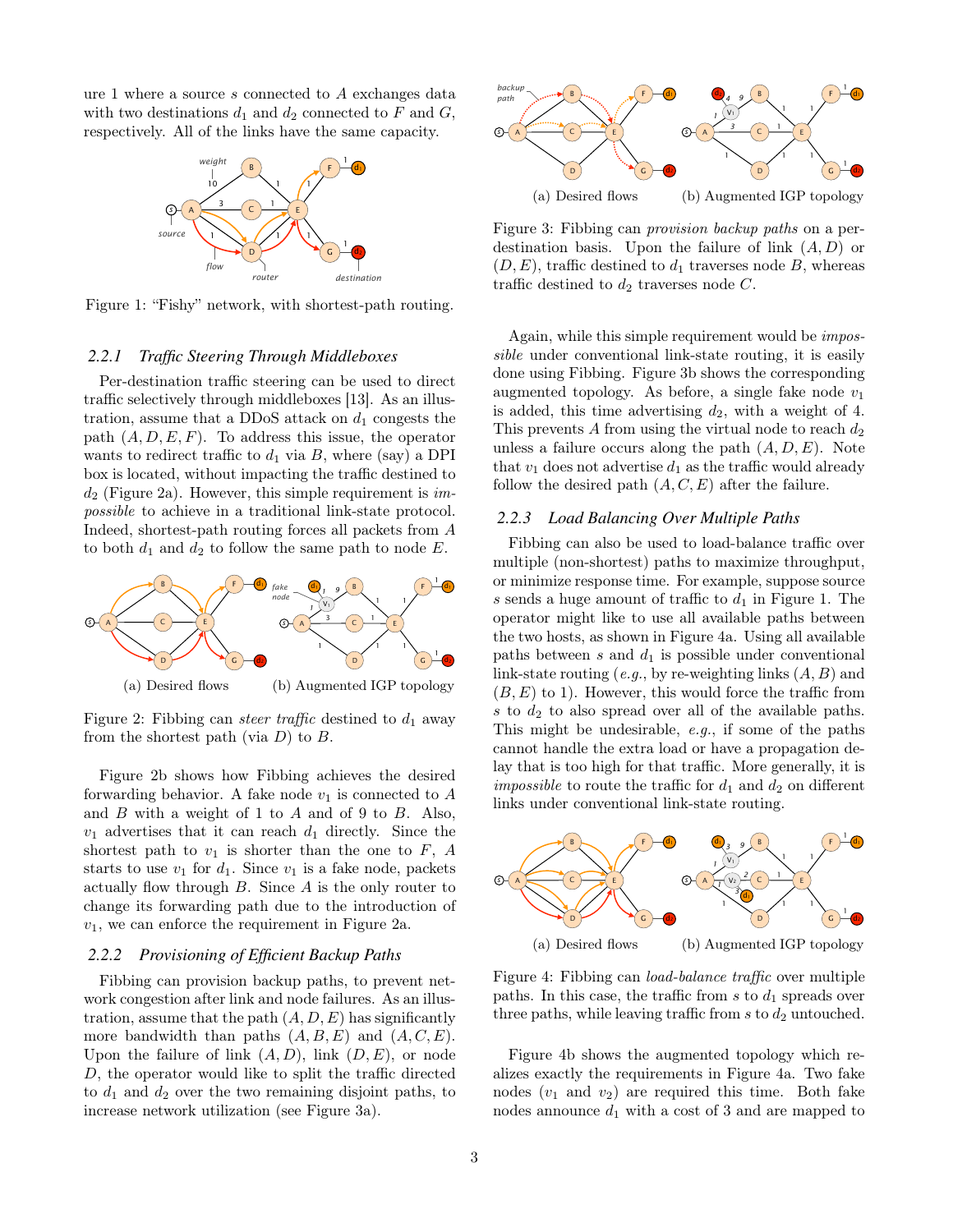link  $(A, B)$  and  $(A, C)$ , respectively. After their introduction, A ends up with three equal-cost paths of cost 4 to reach  $d_1$  and splits the traffic over all of them.

# 3. FIBBING IS EXPRESSIVE

The Fibbing controller takes, as input, a set of forwarding Directed Acyclic Graphs (DAGs), each corresponding to a subgraph of the real topology and representing the desired forwarding paths to a destination  $(i.e., the sink of the DAG)$ . The Fibbing controller can learn the real topology by listening to the LSAs over the IGP adjacencies that it forms with real routers (like in [14]). We assume that all real IGP links have weights that are greater than 1; if this is not the case, we can always double all link weights to enforce this condition without changing any forwarding path.

We proved that an augmented topology realizing any input forwarding DAGs can always be computed.

THEOREM 1. Any set of DAGs, each representing forwarding paths to a different destination, can be enforced by an augmented topology.

The proof of Theorem 1 (not fully reported for space limitation) is based on a constructive procedure. Beyond proving Theorem 1, this procedure is also used by the Fibbing controller to translate input DAGs into fake topologies. The procedure consists of two steps: i) translating the input DAGs into constraints on the shortest paths in the augmented topology, and ii) computing a compliant augmented topology.

## 3.1 Control-Plane Paths and Requirements

To describe our constructive procedure, we first introduce a concise model and some notation. We denote the total cost of the shortest path between nodes a and b in the real topology as  $cost(a, b)$ . Also, we distinguish between forwarding paths, i.e., sequences of real routers traversed by user traffic, and control-plane paths, i.e., shortest paths in a (possibly augmented) IGP topology. Observe that, in an augmented topology, forwarding and control-plane paths do not necessarily coincide. As an illustration, in Figure 2b, the forwarding and control-plane paths from A to  $d_1$  are  $(A \ B \ E \ F \ d_1)$ and  $(A \, v_1 \, d_1)$ , respectively. These inconsistencies map to shortest-path violations, that is, deviations of traffic from the original shortest paths in the real topology.

We model (the need for) shortest-path violations with control-plane requirements containing sequences of real routers and special symbols \$ that represent (the need to traverse) a fake node. A control-plane requirement R is matched by a set of control-plane paths  $P_1, \ldots, P_k$ if the next-hop  $n$  of each physical node  $u$  in any of the paths  $P_i$  is either i)  $n$ , if  $n$  is the next-hop of  $u$  also in R, or ii) any fake node, if the next-hop of u in R is  $\$ . Referring again to Figure 2,  $R = (A \$  B E F d\_1) is the control-plane requirement associated with Figure 2a. Following the definition of control-plane requirement matching, it is easy to check that  $R$  is matched by the shortest paths in the augmented topology of Figure 2b. Note that control-plane requirements naturally map to traffic steering needs. Moreover, multiple requirements between the same source-destination pair express load balancing specifications. Finally, for backup path provisioning cases, control-plane requirements can be tagged with the corresponding failure scenarios.

## 3.2 Mapping Input DAGs into Requirements

In the first step of our constructive proof of Theorem 1, we translate input DAGs into control-plane requirements satisfying the following condition. We rely on this condition to show (in §3.3) an efficient algorithm that computes the needed topology augmentation.

CONDITION 1. Let  $R$  be a set of control-plane requirements. For any non-empty sequence of consecutive real nodes  $F = (v_0 \dots v_k)$ , and any requirement in  $\mathcal{R}$ ,

- 1a) F is the shortest path from  $v_0$  to  $v_k$ , and
- 1b) for every node  $t_l \neq v_k$  at the end of any sequence of consecutive real nodes in any requirement in  $\mathcal{R},$  $cost(v_0, v_k) < cost(v_0, t_l) - 1.$

The following lemma ensures that the requirement extraction can be performed for any Fibbing input.

Lemma 1. Any forwarding DAG can be translated to control-plane requirements satisfying Condition 1.

To show the feasibility of the translation, a general procedure can be applied. It consists in mapping any forwarding path  $(v_0 v_1 \ldots v_k)$  in the considered DAG to a control-plane requirement  $R = (v_0 \, \$ \, v_1 \, \$ \dots v_k)$ . This requirement R matches i) Condition 1a trivially, and ii) Condition 1b because  $cost(v_i, v_i) = 0 < cost(v_i, t_l) - 1$ for any pair of nodes  $v_i$  and  $t_l \neq v_i$  (in any topology where link weights are greater than 1). With this general procedure, we would end up with one shortest-path violation for each router and for each destination in the input DAGs. However, the number of shortest-path violations generated by a given set of forwarding DAGs can be optimized, for instance, by reusing sub-paths of IGP shortest paths which are compliant with Condition 1.

#### 3.3 Computing the Augmented Topology

The second step of our procedure consists in translating control-plane requirements into augmented topologies. For requirements compliant with Condition 1, this is always possible. Indeed, the following lemma holds, completing the proof of Theorem 1.

Lemma 2. Control-plane requirements complying with Condition 1 can be always matched by shortest paths in an appropriately augmented topology.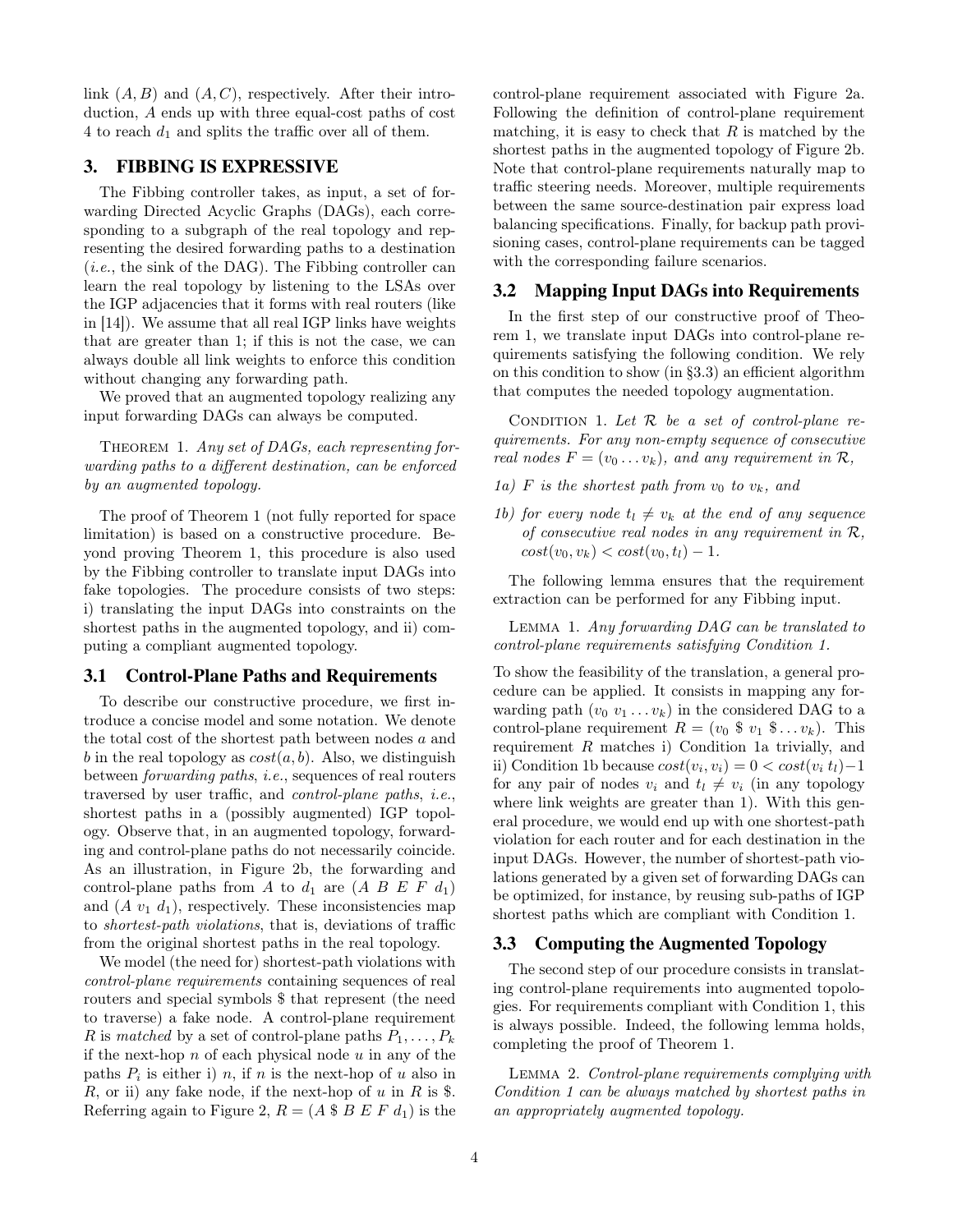We proved Lemma 2 with a simple, efficient algorithm which we call LADDER (for Leaf ADDER). LADDER takes a real topology and a set  $R$  of control-plane requirements as input, and outputs an augmented topology. For each destination  $d$  in  $R$ , the algorithm adds one fake node  $f_d$  announcing d, and connects  $f_d$  to all the nodes  $t_i$  appearing before a \$ in any requirement in R. The weight of any link  $(t_i, f_d)$  is asymmetric: it is set to 1 from  $t_i$  to  $f_d$  and to  $\infty$  in the opposite direction. This way, for each sequence  $(v_0 \dots v_k)$  of consecutive real nodes in any requirement to  $d$ , the shortest path from  $v_0$  to d becomes  $(v_0 \ldots v_k f_d)$ . Indeed, Condition 1a and Condition 1b respectively guarantee that this path is shorter than i) old paths in the real topology, and ii) new paths traversing fake nodes. When stitched together, those new shortest paths match the original control-plane requirement, as shown in Figure 2b for requirement  $(A \$   $B \ E \ F \ d_1)$ . Note that the time complexity of LADDER is linear with the size of the input R, since a single pass on each requirement is needed for LADDER to generate the appropriate fake nodes.

## 4. FIBBING IN A SCALABLE FASHION

In this section, we show how Fibbing can scale by computing augmented topologies of minimal size, and precomputing responses to failures in the real topology.

## 4.1 Computing Minimal Fake Topologies

Limiting the size of fake topologies has multiple benefits. Primarily, it limits the control-plane overhead, and does not degrade router performance (e.g., for shortest path computation). It also enables Fibbing to influence many forwarding paths by tweaking a few fake weights (or fake destinations). This is especially useful when a lot of forwarding paths need to be updated, e.g., to change network policies or in the case of failures.

Strategically positioning fake nodes to influence many forwarding paths is the key to minimizing the size of the augmented topology. For example, Figures 2b and 3b show how a fake node  $v_1$  tunes two different forwarding paths. Since those paths pertain to two distinct destinations  $(d_1 \text{ and } d_2)$ , only one node  $v_1$  (announcing both destinations with the weights as in the figures) can be used. Beyond using the same fake node to tweak paths to distinct destinations, other optimizations are possible, like using a single fake node for multiple forwarding paths terminating at the same destination.

We modeled the problem of minimizing the size of an augmented topology as an Integer Linear Program (ILP). Given an augmented topology (with fake weights initially set to  $\infty$ ) and a set of control-plane requirements, the ILP i) formalizes each requirement as a set of constraints on fake weights, so that a path matching the requirement would result as the new shortest one in the augmented topology, and ii) defines the objective function (to minimize) as the sum of fake links with weight different from  $\infty$ . Until an augmented topology matching all the requirements is found, the Fibbing controller can, then, iteratively i) compute augmented topologies with an increasing number of fake nodes, which are connected to real nodes immediately before or after \$s in the requirements, and ii) solve the corresponding ILP to minimize the number of used fake nodes and edges. This approach, that we evaluate in §5, represents an alternative to using polynomial-time algorithms like LADDER. Being exponential, the ILP approach trades algorithm efficiency for fake topology minimization. Finding an efficient algorithm for computing topologies of limited size  $(e,q,$ , within a certain approximation bound with respect to the minimal one) is an interesting algorithmic problem which we plan to study in future work.

#### 4.2 Precomputing Responses to Failure

Failures are a major challenge for logically-centralized approaches, since they require the controller to promptly update the affected paths, e.g., to avoid permanent loops and blackholes. Fibbing is no exception. For example, consider again Figure 2b. If link  $(A, B)$  fails, the presence of the fake node  $v_1$  creates a blackhole, since the forwarding path corresponding to the control-plane path traversing  $v_1$  does not exist anymore. Similarly, a failure of link  $(B, E)$  leads to a forwarding loop.

Fibbing can quickly repair forwarding paths upon failures. It can pre-compute post-convergence topologies (e.g., for the most likely or most critical combinations of failures like single link failures and shared-risk link groups), and store deltas with respect to the fake topology currently installed. For instance, in Figure 2b, the controller can pre-compute that it should remove  $v_1$  upon the failure of link  $(B, E)$  or of nodes B or E. Deltas can also be computed on-the-fly upon failures (if potential short-lived disruptions are tolerated), by running efficient algorithms like LADDER.

By relying on link-state routing mechanisms, Fibbing can promptly detects failures by listening to flooded link-state messages. Moreover, it can inject new fake topology information during routing convergence, avoiding the cost of having the IGP converge twice (once for the real failure, and once for the fake topology changes). Also, Fibbing can leverage years of work on minimizing IGP convergence time on commercial routers [15] and can be combined with IGP fast rerouting techniques like Loop-Free Alternate [16] to further improve failure recovery time. Finally, we expect that Fibbing can repair many forwarding paths with changes on a few strategically-positioned fake nodes and links (as also suggested by our evaluation, see §5).

#### 5. PRELIMINARY EVALUATION

We implemented the ILP-based approach described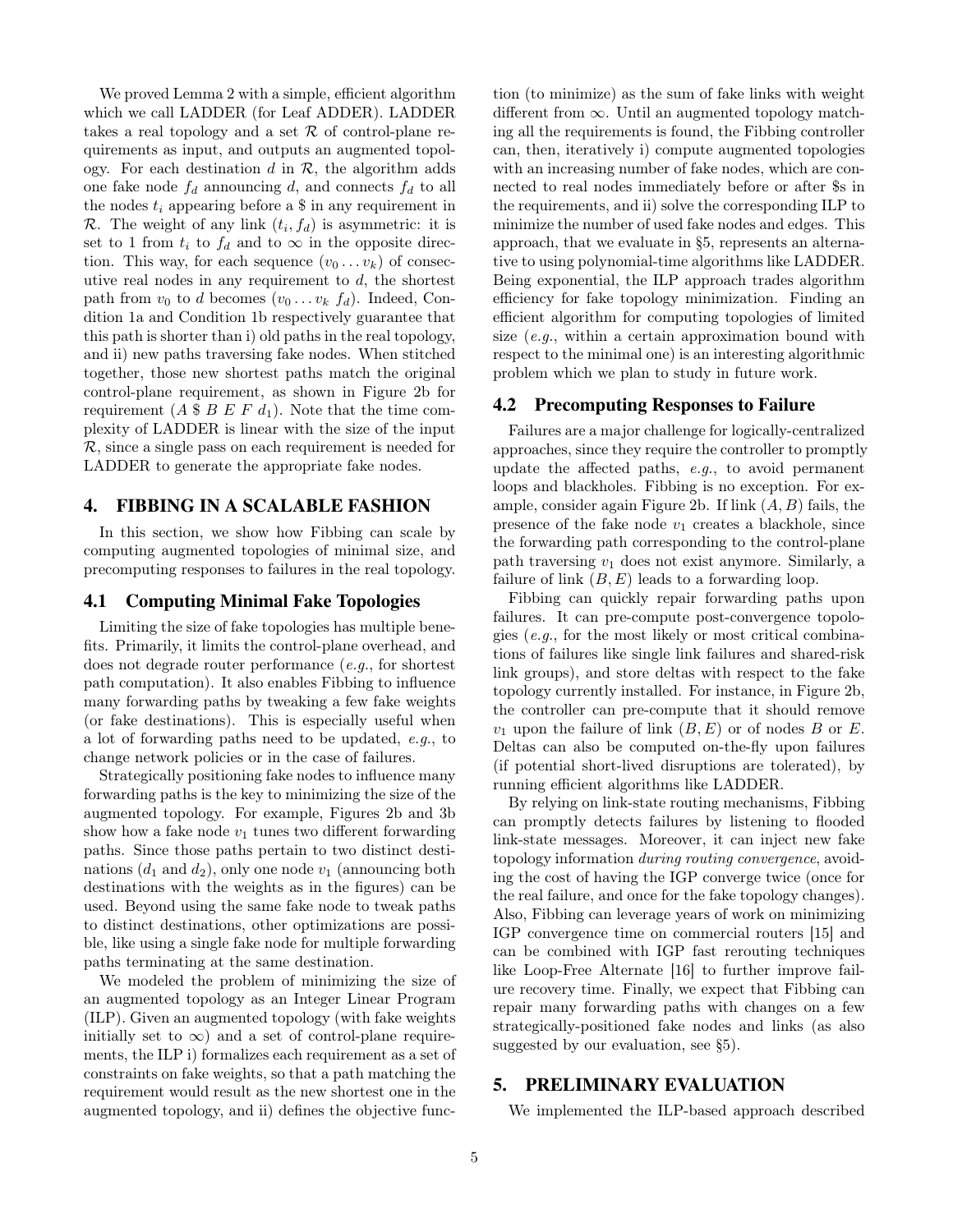

Figure 5: Small fake topologies can be used to enforce multiple deviations from shortest-path routing.

in §3. Our implementation relies on about 1, 200 lines of Python code that extract the ILP formulation from the input (forwarding DAGs and the original IGP graph), and runs Gurobi [17] to solve it. We used the implementation to simulate arbitrary traffic steering in all the Rocketfuel topologies [18]. Our experiments consisted of simulating random variations of the shortest paths to 1 to 5 randomly-selected destinations. Those variations consisted in modifying the next-hop of some randomly-extracted nodes, while guaranteeing the absence of loops. This way, we generated 15 forwarding DAGs for each number of shortest-path violations between 1 and 25. We ran all our experiments on a machine with 2.5 GHz processor and 4 GB of memory.

Fake topology size. Figure 5 shows the distribution of the number of fake nodes and fake edges needed to enforce an increasing number of shortest-path violations. In particular, circles and squares represent the median number of needed fake nodes and edges, respectively, with solid and dashed error bars identifying the 5-th and the 95-th percentiles. Results reported in the figure are aggregated over all the Rocketfuel topologies, since they do not significantly vary by topology.

Quite intuitively, the number of fake components tends to increase when a higher number of IGP shortest paths need to be violated. The size of fake topologies is not strictly increasing. This suggests that some combinations of shortest-path violations require more Fibbing than others, i.e., because fake nodes and edges cannot be reused to enforce multiple shortest-path violations. Figure 5 also indicates that the size of computed fake topologies grows slowly with an increasing number of shortest-path violations. The variability across different random selections of the same number of violations is also small. Indeed, up to 4 nodes (with a median of 1

or 2) and less than 20 edges (including the ones relative to fake destinations—like  $(v_1, d_1)$  in Figure 2b) are sufficient in the vast majority of our simulations. Actually, the maximum values for fake nodes and edges are 5 and 26, respectively, which is still quite limited with respect to the size of the corresponding real topology (AS6461, which has 141 nodes and 748 edges).

Computation time. Our ILP approach is fast. In the 99-th percentile of our experiments, the computation time ranged from about 0.4 seconds to slightly more than 10 minutes, with the 95-th percentile being around 2.5 minutes, which we consider already acceptable for long-term path optimizations and what-if scenarios. We plan to improve our prototype, with code and algorithm optimizations, in future work.

#### 6. CONCLUSIONS AND PERSPECTIVES

This paper introduces Fibbing, which centrally controls the distributed computation of forwarding paths. We show its expressiveness, and its capability to scale and quickly react to failures. Simulations on realistic topologies suggest the practicality of Fibbing to exert SDN-like control of IGP networks. For these reasons, a hybrid SDN architecture based on Fibbing can be considered as a valid alternative for the long-term design of many networks. As argued in [6], it also provides operators with incentives to (partially) transition to SDN. Among others, we believe Fibbing opens the following new perspectives.

Fibbing is a unified interface to heterogeneous networks consisting of any devices (potentially, including SDN ones) which run an IGP daemon. Indeed, our work can be seen as a first step towards a SDN controller managing devices with different capabilities.

Fibbing is beneficial in partial SDN deployments which include a limited number of pure SDN devices (e.g., OpenFlow switches). Indeed, its ability to finetune forwarding paths on a per-destination basis enables to steer traffic to SDN devices, e.g., to implement advanced network functions like NFV on them. Also, Fibbing is much more powerful than using traditional devices as underlay layer between SDN ones as in [19] as Fibbing: (i) can engineer all forwarding paths, even the ones that do not traverse SDN devices; (ii) can fine-tune traffic to SDN devices, e.g., balancing their load.

Fibbing enables SDN in the core and supports new SDN deployment patterns. Existing SDN techniques  $(e.g., [20])$  are based on deploying SDN functionalities only at the network borders, using software switches. Fibbing can complement those techniques by enabling SDN functionalities inside the network on traditional equipments (to optimize internal forwarding paths) or even replace them completely, by deploying SDN functions in the core.